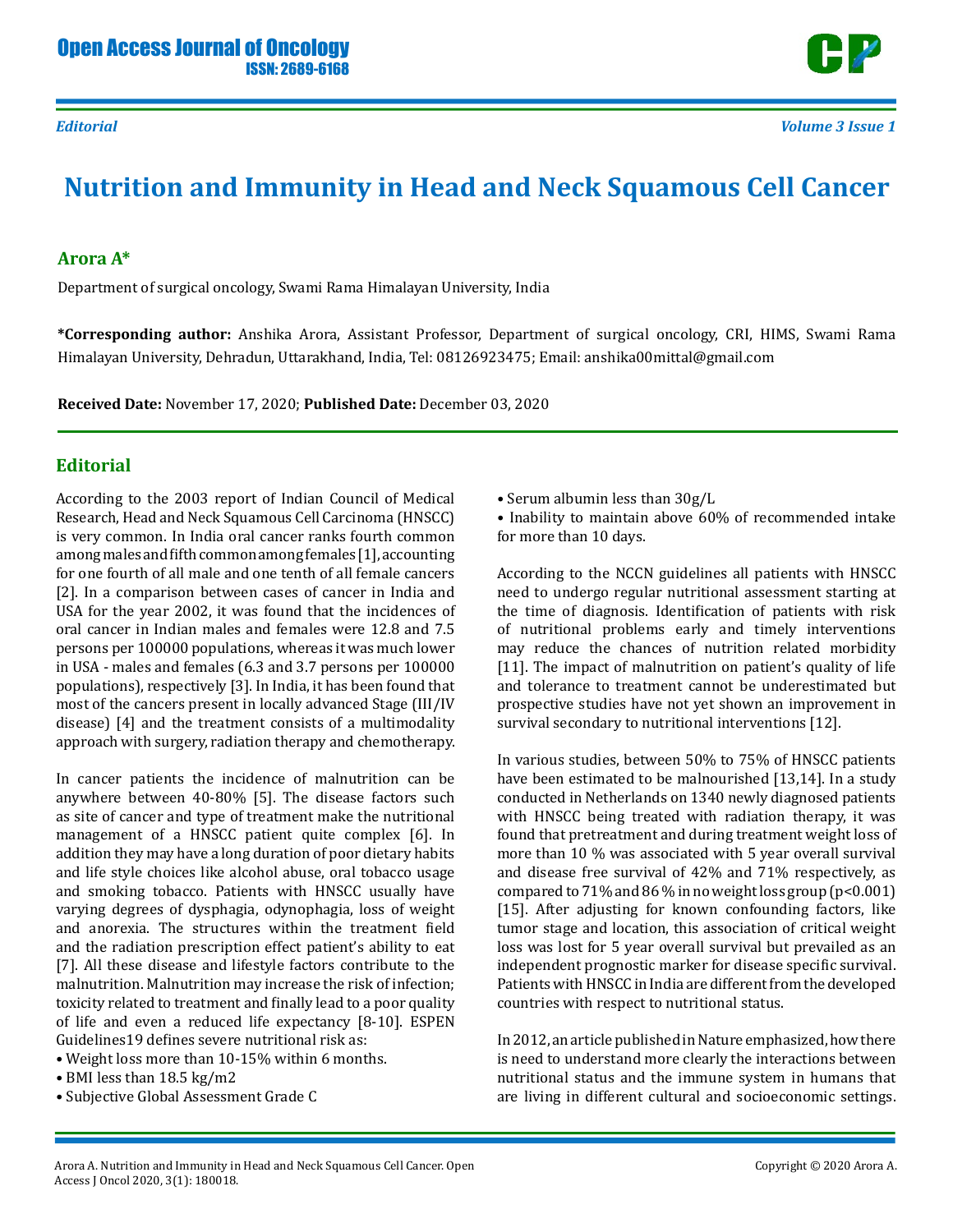The interrelationship of nutrient metabolism and the immune system may occur at numerous levels, which range from endocrine signaling to immune cells directly sensing nutrients [16]. It is seen that during malnutrition (even of moderate severity), most host defense mechanisms may be impaired. The rapidly proliferating T cells (which respond to pathogens) are especially affected, demonstrated by a decrease in their numbers [17].

HNSCC tumors are known to produce immunosuppressive mediators affecting the immune functions in the patient. An increase in number of activated T cells occurs due to the local immunological interactions between the tumor and tumor infiltrating leukocytes [18]. Increased numbers of neutrophils, monocytes, total leukocytes and easily measured neutrophil/lymphocyte ratio was enhanced in 20 HNSCC patients as compared to 20 healthy control patients in a Sweden study, showing a poor survival in patients with increased neutrophil/lymphocyte ratio [19]. Another study comparing 146 HNSCC patients with 54 normal controls demonstrated a significantly lower absolute numbers of CD3+, CD4+ and CD+ T cells in patients than normal controls with no difference in percentage between the T cell subtypes [20].

Head and neck cancers make up approximately one-third of all cancer cases in this country in contrast to 4–5% in the developed world [4]. The treatment guidelines for HNSCC eminate mainly from the West where the patient profile, etiology, dietary habits and nutritional profile are different. The ratio of tobacco related as compared to HPV related oropharyngeal cancer has come down with decrease in use of tobacco in the West. In India ever so complex socio-economic factors in addition to Government policies contribute to a greater proportion of tobacco related HNSCC? The treatment guidelines(NCCN) for HNSCC take into consideration the TNM stage of disease as well as various poor prognostic factors (perineural invasion, vascular invasion, extra capsular lymph nodal spread, level IV,V neck node metastasis etc). Nutritional status, systemic immunity markers as early prognostic factors for HNSCC still need further exploration with well-planned prospective trials in Indian patients. A low cost model using nutritional assessment and systemic immunity marker as an early prognostic marker in patients being treated for HNSCC is the need of the day.

## **References**

- 1. Ali I, Wani WA, Saleem K (2011) Cancer Scenario in India with Future Perspectives. Cancer Therapy 8(8): 56-70.
- 2. Francis CJK (2016) Cancer Aetiology, Epidemiology, Prevention Head and Neck Cancers. Annals of Oncology 27 (9).
- 3. [Fenley J, Bray F, Pisani, Parkin D M \(2001\) World Health](https://www.who.int/cancer/resources/iarc/en/)  [Organization. GLOBOCAN 2000; Cancer incidence,](https://www.who.int/cancer/resources/iarc/en/) [mortality and prevalence worldwide. Lyon France: IARC.](https://www.who.int/cancer/resources/iarc/en/)
- 4. Shah SB, Sharma S, [D'Cruz AK \(2016\) Head and neck](https://go.gale.com/ps/anonymous?id=GALE%7CA460163875&sid=googleScholar&v=2.1&it=r&linkaccess=abs&issn=2278330X&p=AONE&sw=w) [oncology: The Indian scenario. South Asian J Cancer](https://go.gale.com/ps/anonymous?id=GALE%7CA460163875&sid=googleScholar&v=2.1&it=r&linkaccess=abs&issn=2278330X&p=AONE&sw=w) [5\(3\): 104-105.](https://go.gale.com/ps/anonymous?id=GALE%7CA460163875&sid=googleScholar&v=2.1&it=r&linkaccess=abs&issn=2278330X&p=AONE&sw=w)
- 5. [Ollenschlager G, Viell B, Thomas W, Konkal K, Burger B](https://pubmed.ncbi.nlm.nih.gov/1857862/)  [\(1991\) Tumor anorexia: causes, assessment, treatment.](https://pubmed.ncbi.nlm.nih.gov/1857862/)  [Recent Results Cancer Res 121: 249-259.](https://pubmed.ncbi.nlm.nih.gov/1857862/)
- 6. [National Institute of Clinical Excellence Improving](https://www.nice.org.uk/guidance/csg6)  [outcomes in head and neck cancers - The Manual \(2004\)](https://www.nice.org.uk/guidance/csg6) [London: National Institute for Clinical Excellence.](https://www.nice.org.uk/guidance/csg6)
- 7. Kelly LE, Ward E, Van As-Brooks CJ ed. Radiation and Chemotherapy Head & Neck Cancer: Treatment, Rehabilitation and Outcomes. San Diego: Plural Publishing Inc. 2007: 57-86
- 8. [Nitenberg G, Raynard B \(2000\) Nutritional support of](https://pubmed.ncbi.nlm.nih.gov/10838261/) [the cancer patient: issues and dilemmas. Crit Rev Oncol](https://pubmed.ncbi.nlm.nih.gov/10838261/)  [Hematol 34\(3\): 137-168.](https://pubmed.ncbi.nlm.nih.gov/10838261/)
- 9. [Andreyev HJ, Norman AR, Oates J, Cunningham D \(1998\)](https://pubmed.ncbi.nlm.nih.gov/9713300/) [Why do patients with weight loss have a worse outcome](https://pubmed.ncbi.nlm.nih.gov/9713300/) [when undergoing chemotherapy for gastrointestinal](https://pubmed.ncbi.nlm.nih.gov/9713300/)  [malignancies? Eur J Cancer 34\(4\): 503-509.](https://pubmed.ncbi.nlm.nih.gov/9713300/)
- 10. [Dewys WD, Begg C, Lavin PT, Band PR, Bennett JM,](https://pubmed.ncbi.nlm.nih.gov/7424938/) [et al. \(1980\) Prognostic effect of weight loss prior to](https://pubmed.ncbi.nlm.nih.gov/7424938/)  [chemotherapy in cancer patients. American J Med; 69](https://pubmed.ncbi.nlm.nih.gov/7424938/) [\(4\): 491-497.](https://pubmed.ncbi.nlm.nih.gov/7424938/)
- 11. [Donnelly R, Freeman L, Dip PG, RD Nutrition in Head and](https://www.entmasterclass.com/ENT_Interactive_2010_LRez.pdf)  [Neck Cancer. Journal of ENT MASTERCLASS.](https://www.entmasterclass.com/ENT_Interactive_2010_LRez.pdf)
- 12. [Arends J, Bodokyb G, Bozzettic F, Fearon K, Muscaritoli](http://espen.info/documents/ENOncology.pdf)  [M, et al. \(2006\) ESPEN Guidelines. Enteral nutrition in](http://espen.info/documents/ENOncology.pdf)  [non-surgical oncology. Clinical Nutrition 25: 245-259.](http://espen.info/documents/ENOncology.pdf)
- 13. [Hammerlid E, Wirblad B, Sandin C, Mercke C, Edström](https://pubmed.ncbi.nlm.nih.gov/9702542/)  [S, et al. \( 1998\) Malnutrition and food intake in relation](https://pubmed.ncbi.nlm.nih.gov/9702542/)  [to quality of life in head and neck cancer patients. Head](https://pubmed.ncbi.nlm.nih.gov/9702542/) [Neck 20\(6\): 540-548.](https://pubmed.ncbi.nlm.nih.gov/9702542/)
- 14. [Ravasco P, Monterio-Grillo I, Vidal PM, Camilo ME](https://pubmed.ncbi.nlm.nih.gov/15920748/)  [\(2005\) Impact of nutrition on outcome: A prospective](https://pubmed.ncbi.nlm.nih.gov/15920748/)  [randomised controlled trial in patients with head and](https://pubmed.ncbi.nlm.nih.gov/15920748/)  [neck cancer undergoing radiotherapy. Head Neck 27\(8\):](https://pubmed.ncbi.nlm.nih.gov/15920748/) [659-668.](https://pubmed.ncbi.nlm.nih.gov/15920748/)
- 15. [Langius JAE, Bakker S, Rietveld DHF](https://pubmed.ncbi.nlm.nih.gov/23928661/), Kruizenga HM, [Langendijk JA, et al. \(2013\) Critical weight loss is a](https://pubmed.ncbi.nlm.nih.gov/23928661/)  [major prognostic indicator for disease-specific survival](https://pubmed.ncbi.nlm.nih.gov/23928661/)  [in patients with head and neck cancer receiving](https://pubmed.ncbi.nlm.nih.gov/23928661/)